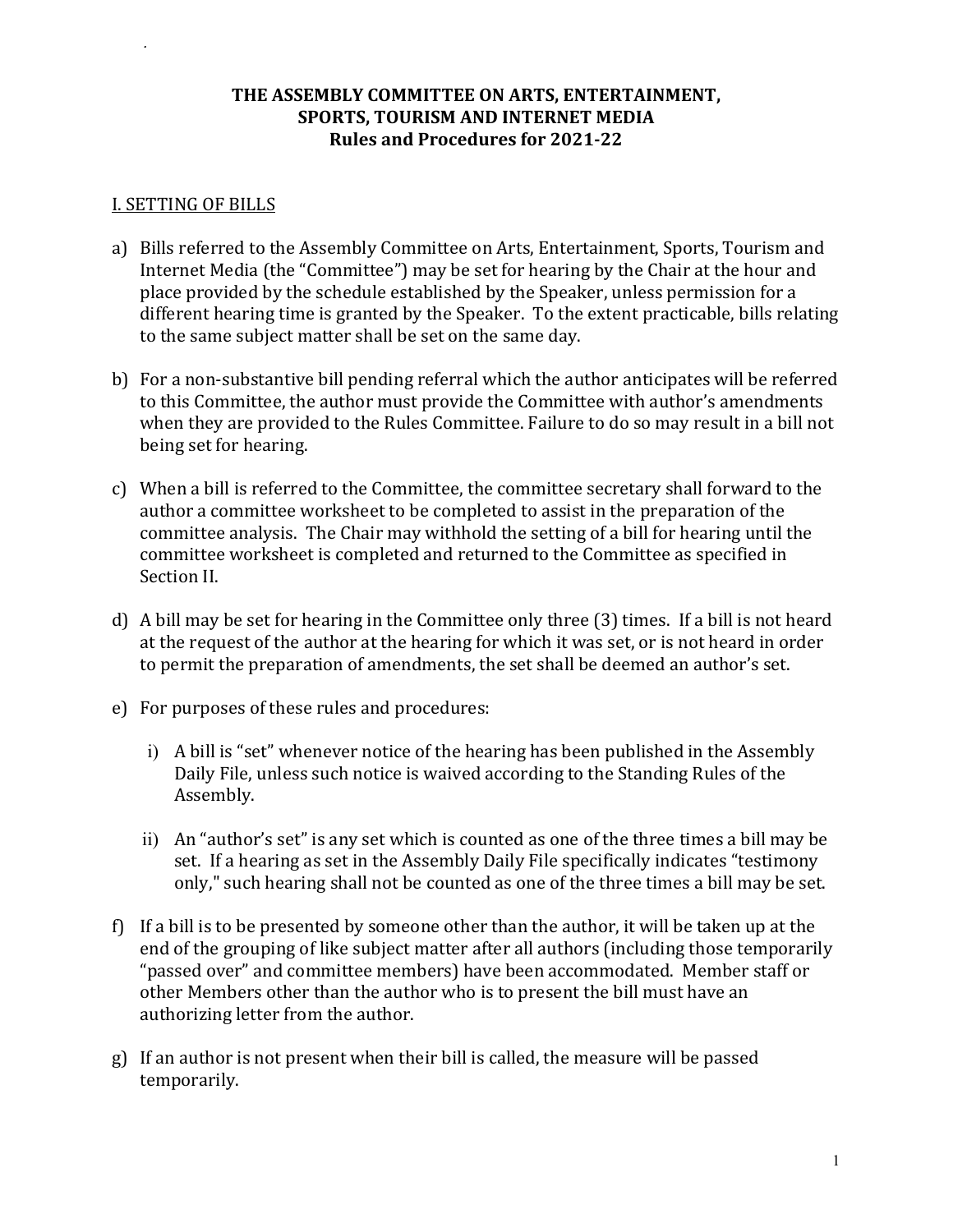- h) Authors are responsible for informing the Sergeant-at-Arms of their whereabouts so that they can be called for a timely appearance.
- i) These rules and procedures shall not apply to any measure that has been set as a special order of business.
- j) The Committee may act upon bills referred to it as soon as practicable. Each bill that is voted out of the Committee shall be reported back to the Assembly within 24 hours, except those waiting for amendments. The Chair is charged with the observance of this rule.

### II. WORKSHEETS

- a) Absent extraordinary circumstances, all committee worksheets shall be returned to the Committee at least one week prior to the scheduled hearing of the bill.
- b) The Chair may refuse to hear a bill, even though it has been set, if the author fails to promptly return a completed worksheet. Such a set shall be deemed an author's set.
- c) Worksheets and associated supplementary materials shall be copied and forwarded by the committee secretary to designated staff of the Vice Chair.

## III. AUTHOR'S AMENDMENTS PRIOR TO HEARING

- a) Subject to the Joint Rules, an author may amend a bill at any time prior to hearing provided, however, substantive author's amendments (Legislative Counsel form) shall not be accepted by the committee secretary, absent extraordinary circumstances, later than one week prior to the committee hearing at which the bill has been set. A revised committee worksheet shall be offered with the amendments. An author shall provide the signed original and eight (8) copies of the amendments.
- b) Absent extraordinary circumstances, if an author offers substantive amendments to their bill later than one week prior to the committee hearing at which it is set, the bill may not be heard and may be deemed an author's set.
- c) The Chair, in consultation with Legislative Counsel, shall have sole discretion in ruling on whether or not an amendment is "substantive" within the meaning of this section.

### IV. COMMITTEE ANALYSES

a) Committee analyses of bills set for hearing shall be made available to the public at least one day prior to the day of the committee hearing. In the case of special hearings, the analyses need not be made available one day prior to the hearing, but shall be made available to the public at the time of the hearing or prior to any testimony being taken. For purposes of this section, a "special hearing" shall be any hearing of a bill for which notice of the hearing was not published in the Assembly Daily File prior to the hearing or a hearing on a general subject area.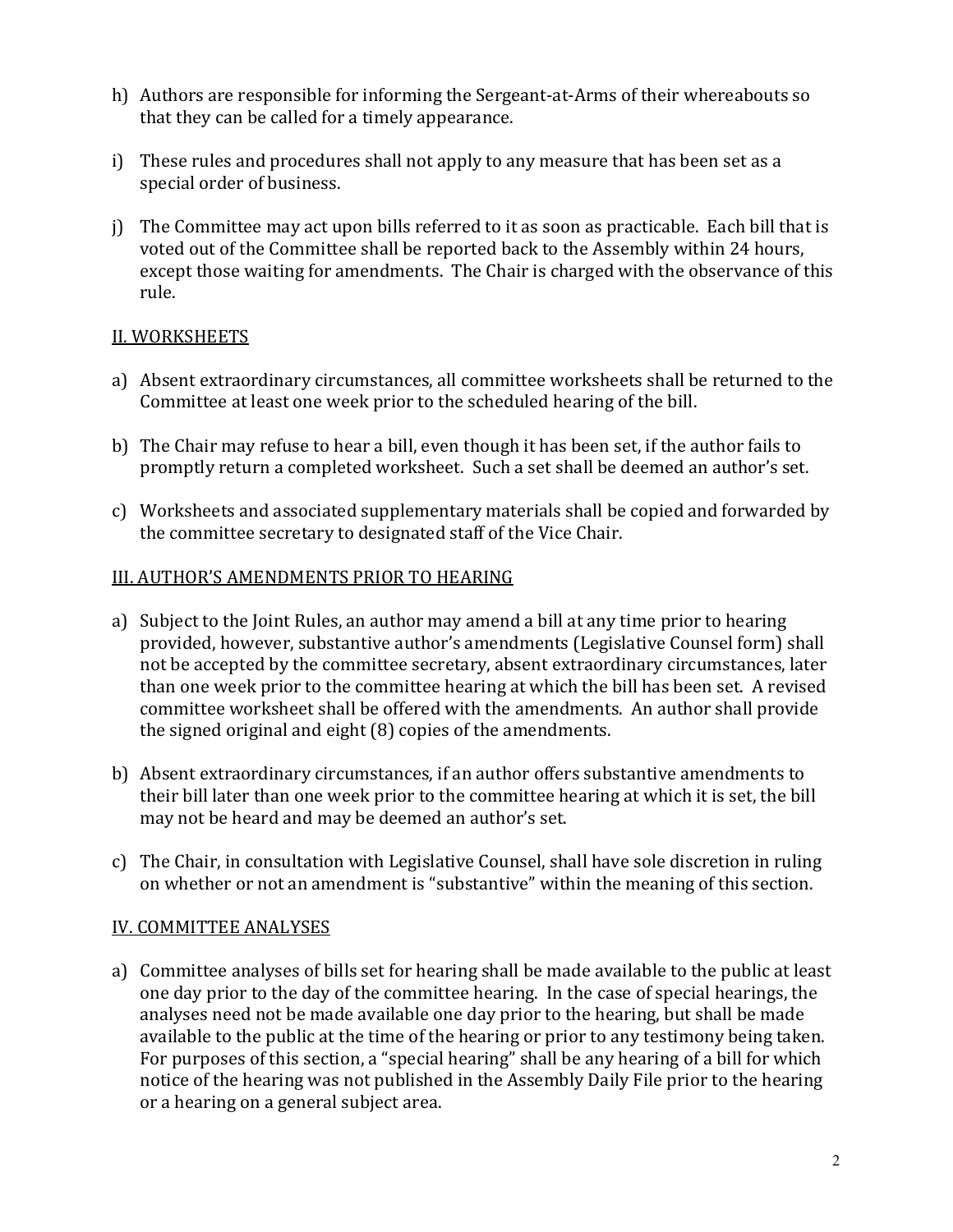b) A copy of the committee analysis shall be sent to the bill's author and to members of the Committee prior to its general distribution to the public.

## V. MEETING AND QUORUM

- a) The Chair shall promptly call all meetings to order at the time and place designated in the Assembly Daily File for such meetings.
- b) A majority) of the entire committee membership shall constitute a quorum. If a quorum is not present, the Chair may start the hearing as a subcommittee subject to both House and Joint Rules.
- c) In the absence of a quorum, a majority of the members present may order a quorum call of the Committee and compel the attendance of absentees. Once a meeting has been opened, the members may continue to take testimony even in the absence of a quorum*;* however, voting is subject to Section VIII. In the absence of the Chair or when the Chair is presenting a bill, the Vice Chair shall preside. In the absence of both the Chair and the Vice Chair, another member designated by the Chair shall preside.
- d) If a member is disqualified from voting because of a conflict of interest, there shall be no change in the "quorum requirements" or the number of affirmative votes required to report a bill out of committee. A member shall advise the Chair of the disqualification prior to the beginning of the hearing.

### VI. ORDER OF AGENDA

- a) Bills set for hearing shall be heard in numerical order, or at the discretion of the Chair. Exception shall be made for bills placed on the Committee's Consent Calendar. Committee members' bills will be heard after non-committee members' bills in numerical order, or at the discretion of the Chair.
- b) When the Chair finds that another order of business is more expedient, measures may be taken up out of order.

# VII. CONSENT CALENDAR

- a) The Chair may prepare a Consent Calendar for bills that have received no "no" votes and have no opposition to the version presented. The Consent Calendar shall be prepared before the meeting. If any committee member objects, a bill shall be removed from the Consent Calendar and heard as a regular agenda item.
- b) Notwithstanding Rule 6(a), the Chair may take up the Consent Calendar at any convenient opportunity. Any member of the Committee may remove a bill from the Consent Calendar. If a bill is removed from the Consent Calendar, the Sergeant-at-Arms will call the author's office and the bill will be taken in the order specified in Rules VI(a) and  $(b)$ .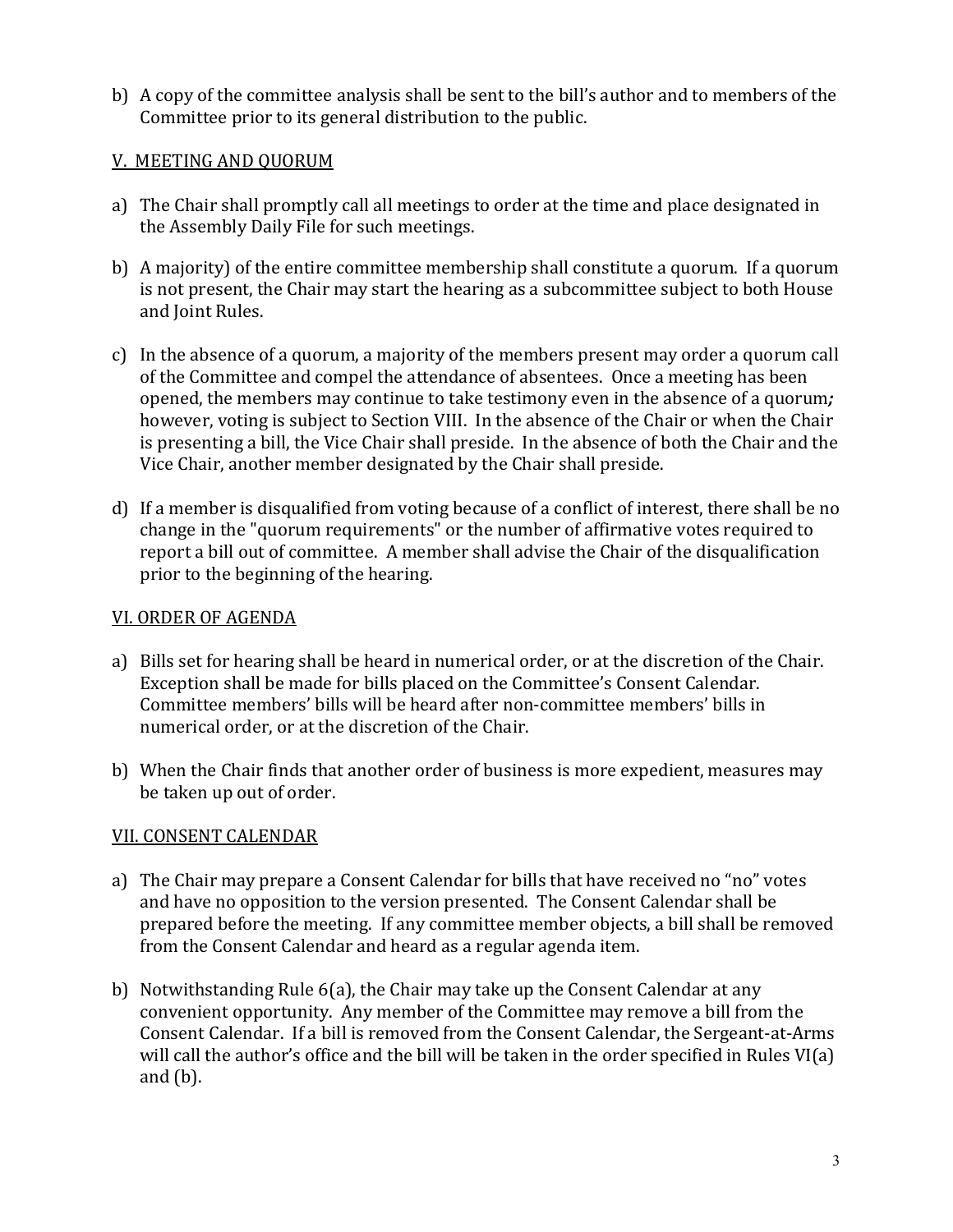## VIII. VOTING

- a) A majority of the committee membership is required to pass a bill from the Committee. A simple majority of those present and voting is required to adopt committee amendments, provided that a quorum is present.
- b) A recorded roll call vote shall be taken on all of the following actions of the Committee:
	- i) Actions which constitute the Committee's final action on a bill, constitutional amendment or resolution.
	- ii) Committee amendments taken up in committee, whether adopted or not.
	- iii) Motions to reconsider committee actions.
	- iv) Recommendations to the Assembly Floor relating to executive reorganization plans.
	- v) Amendments which add an urgency clause.
- c) A roll call vote on a previous bill may be substituted by unanimous consent, provided the members whose votes are substituted are present at the time of substitution.
- d) Prior to announcement of the vote, upon the request of the author or any member of the Committee, the Chair shall announce that the bill subject to a vote will be placed oncall for a period of time not to exceed the adjournment of the committee meeting. Absent extraordinary circumstances, a vote on a bill which is on-call shall not be permitted when testimony is being taken. The Chair shall announce the time or times when the roll shall be opened and any vote on a bill which is on-call may be cast. A motion to adjourn is not in order if any bills are on-call.
- e) The vote shall be announced upon conclusion of the roll call vote, absent a request to place a bill on-call.
- f) A motion to "hold in committee" or to "table" requires a second, shall be put to the Committee without discussion, and requires an affirmative vote by a majority of the committee membership.
- g) A recorded roll call vote is not required on the following actions by the Committee:
	- i) Motions to hold a bill "under submission" or other procedural motion which does not have the effect of finally disposing of the bill.
	- ii) Author's requests to withdraw a bill from the committee calendar.
	- iii) The removal of an item from the Consent Calendar.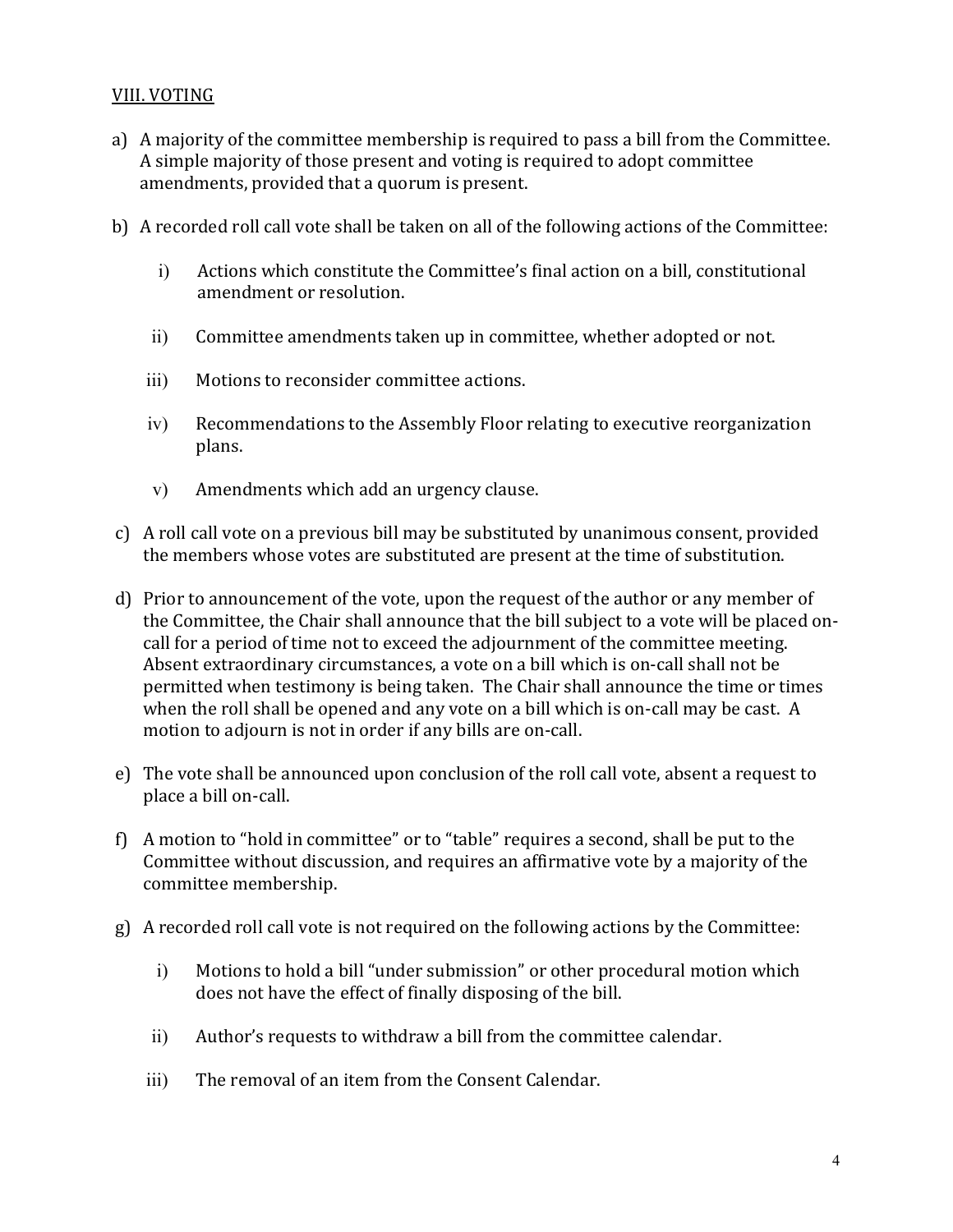- iv) The return of a bill to the Assembly where the bill has not been voted upon by the Committee.
- v) Adoption of author's amendments to a bill.
- h) Any member having to leave the Committee for any reason shall advise the Chair where the member can be reached.
- i) In all respects, committee voting will be governed by the Standing Rules of the Assembly and the Joint Rules of the Legislature.
- j) After the final vote on a motion is announced, any member may change or add a vote before adjournment of the hearing unless the change or addition would alter the announced outcome of the vote.

### IX. RECONSIDERATION

- a) After a bill has been voted upon, reconsideration may be granted only once.
- b) Reconsideration may be granted within 15 Legislative days of the Committee's vote on a defeated bill or prior to the interim study joint recess, whichever occurs first. A reconsideration vote cannot be taken without the same notice required to set a bill unless it is taken at the same meeting at which the vote to be reconsidered was taken and the author is present.
- c) If reconsideration is granted, the Committee may vote on the bill immediately if the author is present or may postpone the vote until the next regular hearing. In the case of a defeated bill, if the motion for reconsideration or the vote on the bill after the granting of reconsideration fails, the bill shall be immediately returned to the Chief Clerk.
- d) Unless specifically authorized by the Chair, no additional testimony shall be permitted on a bill that has been granted reconsideration.

# X. COMMITTEE BILLS

- a) The Committee may introduce a bill germane to any subject within the proper consideration of the Committee in the same manner as any member. A Committee Bill must contain the signatures of a majority of the members of the Committee.
- b) If all the members of the Committee sign a bill, at the option of the Chair, the Committee Members' names may not appear as authors in the heading of the printed bill.
- c) The Committee, at the discretion of the Chair, will seek to consolidate related subject matter into a single legislative proposal whenever appropriate.